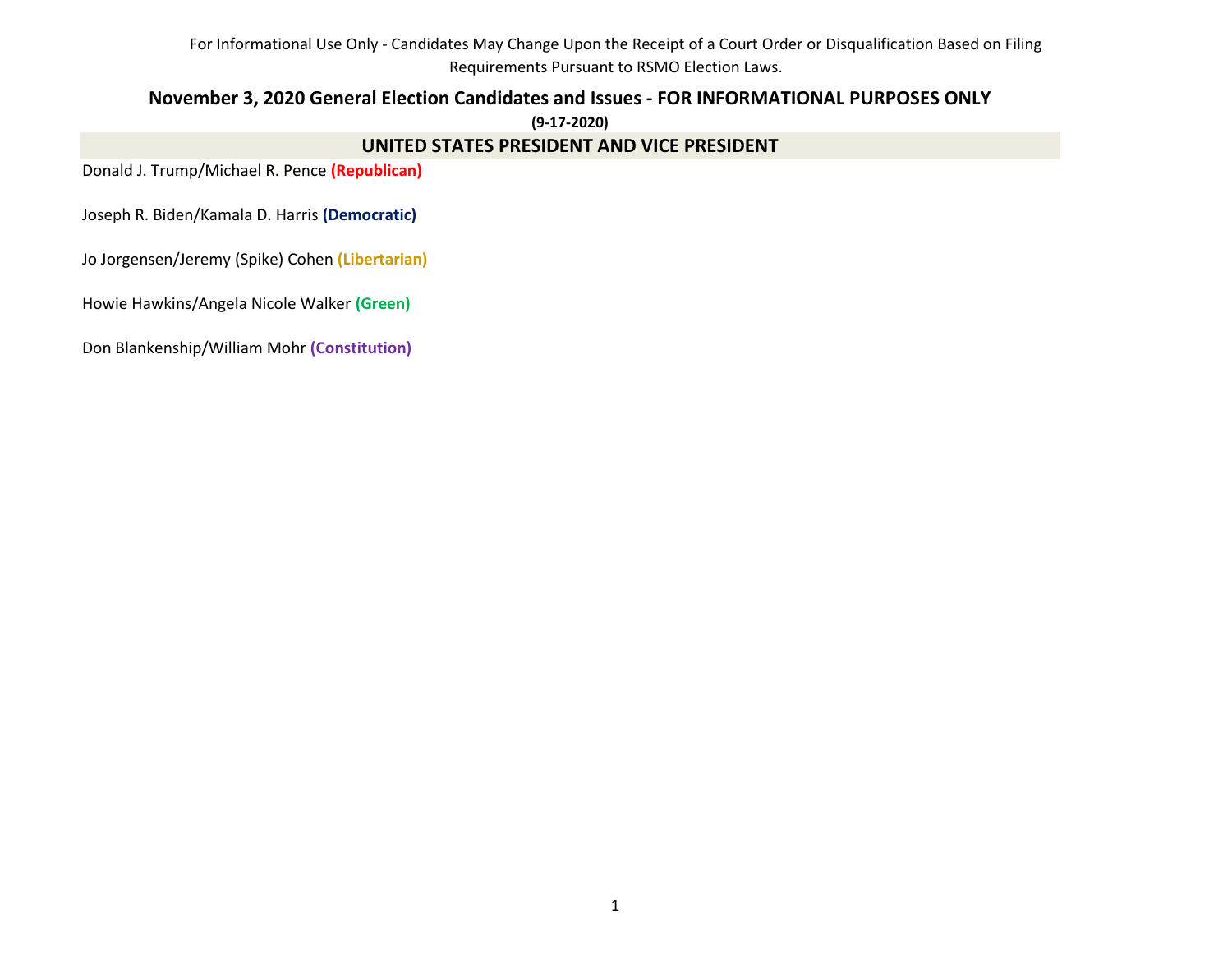| <b>MISSOURI GOVERNOR</b>            |
|-------------------------------------|
| Mike Parson (Republican)            |
| Nicole Galloway (Democratic)        |
| <b>Rik Combs (Libertarian)</b>      |
| Jerome Howard Bauer (Green)         |
| <b>MISSOURI LIEUTENANT GOVERNOR</b> |
| Mike Kehoe (Republican)             |
| Alissia Canady (Democratic)         |
| <b>Bill Slantz (Libertarian)</b>    |
| Kelley Dragoo (Green)               |
| <b>MISSOURI SECRETARY OF STATE</b>  |
| John R. (Jay) Ashcroft (Republican) |
| Yinka Faleti (Democratic)           |
| Carl Herman Freese (Libertarian)    |
| Paul Lehmann (Green)                |
| <b>Paul Venable (Constitution)</b>  |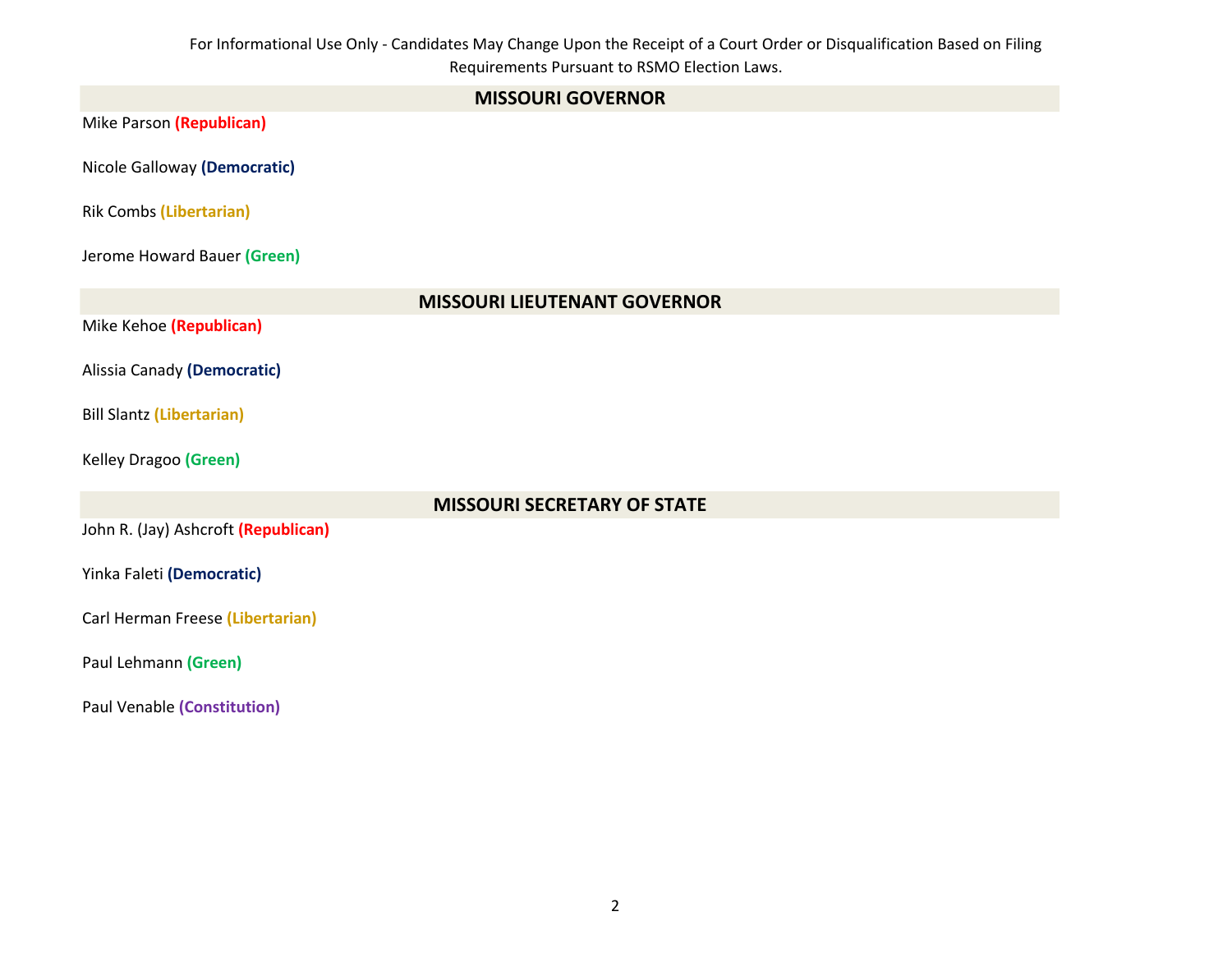# **MISSOURI STATE TREASURER**

Scott Fitzpatrick **(Republican)**

Vicki Lorenz Englund **(Democratic)** 

Nicholas (Nick) Kasoff **(Libertarian)**

Joseph Civettini **(Green)**

## **MISSOURI ATTORNEY GENERAL**

Eric Schmitt **(Republican)**

Rich Finneran **(Democratic)** 

Kevin C. Babcock **(Libertarian)**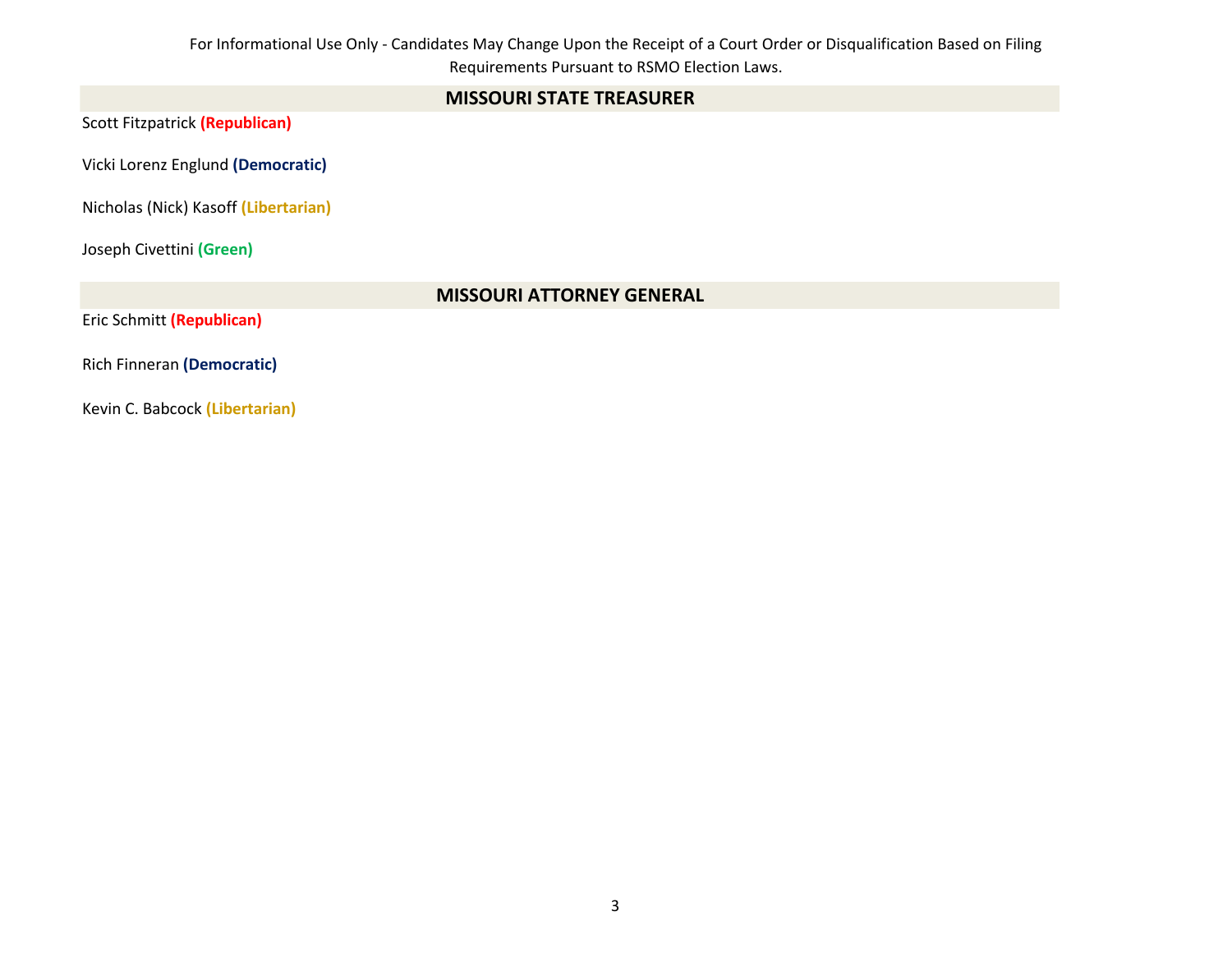## **UNITED STATES REPRESENTATIVE**

**DISTRICT 2**

Ann Wagner **(Republican)**

Jill Schupp **(Democratic)**

Martin Schulte **(Libertarian)**

| UNITED STATES REPRESENTATIVE         |
|--------------------------------------|
| <b>DISTRICT 3</b>                    |
| Blaine Luetkemeyer (Republican)      |
| Megan Rezabek (Democratic)           |
| Leonard J. Steinman II (Libertarian) |
| <b>MISSOURI STATE SENATOR</b>        |
| <b>DISTRICT 23</b>                   |
| <b>Bill Eigel (Republican)</b>       |

Richard Orr **(Democratic)**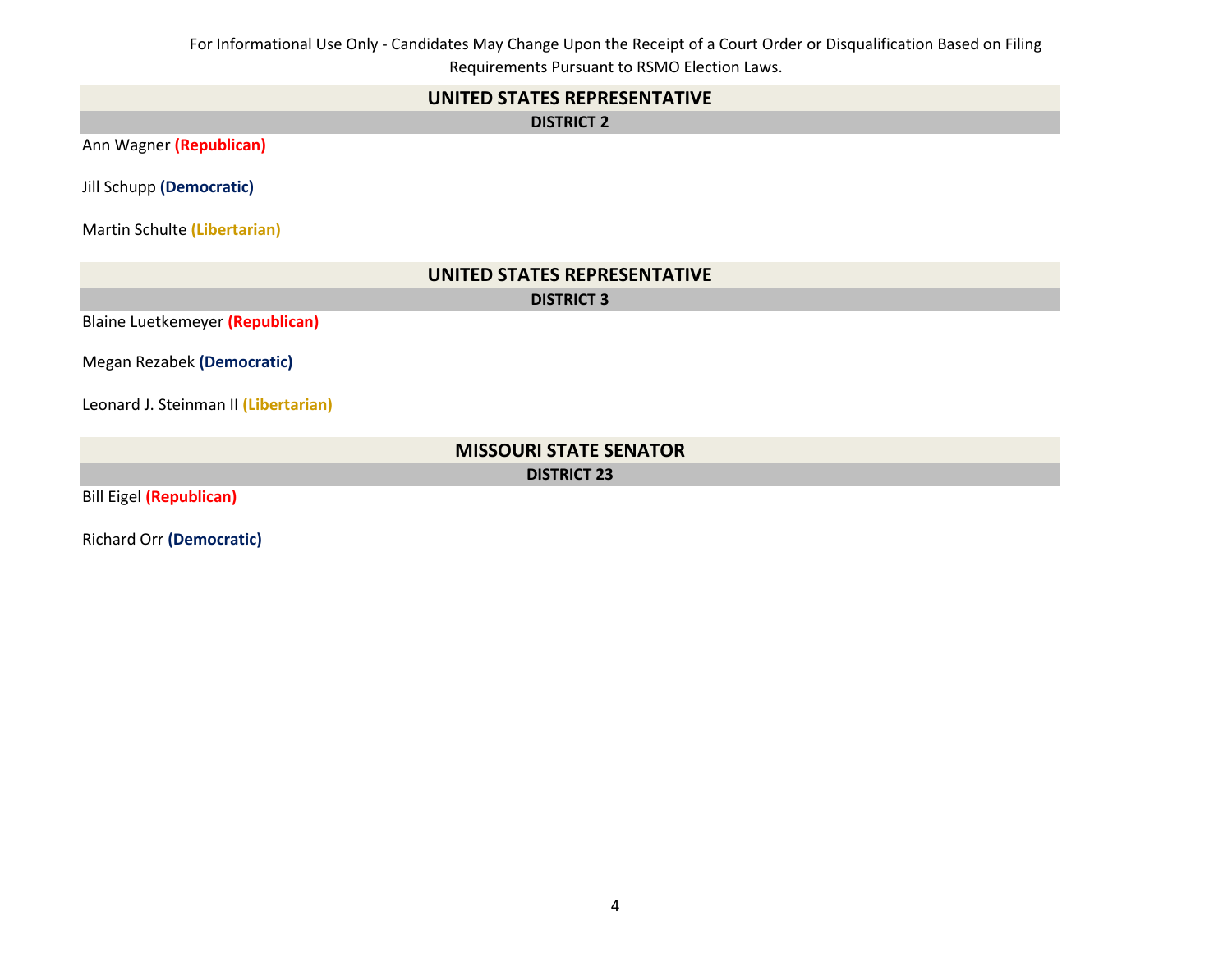| <b>MISSOURI STATE REPRESENTATIVE</b> |
|--------------------------------------|
| <b>DISTRICT 42</b>                   |
| Jeff Porter (Republican)             |
| <b>DISTRICT 63</b>                   |
| Richard W. West (Republican)         |
| <b>DISTRICT 64</b>                   |
| Tony Lovasco (Republican)            |
| Aaliyah Bailey (Democratic)          |
| <b>DISTRICT 65</b>                   |
| Tom Hannegan (Republican)            |
| <b>Bill Otto (Democratic)</b>        |
| <b>DISTRICT 70</b>                   |
| Jerry Adzima (Republican)            |
| Paula Brown (Democratic)             |
| <b>DISTRICT 102</b>                  |
| Ron Hicks (Republican)               |

Tracy Grundy **(Democratic)**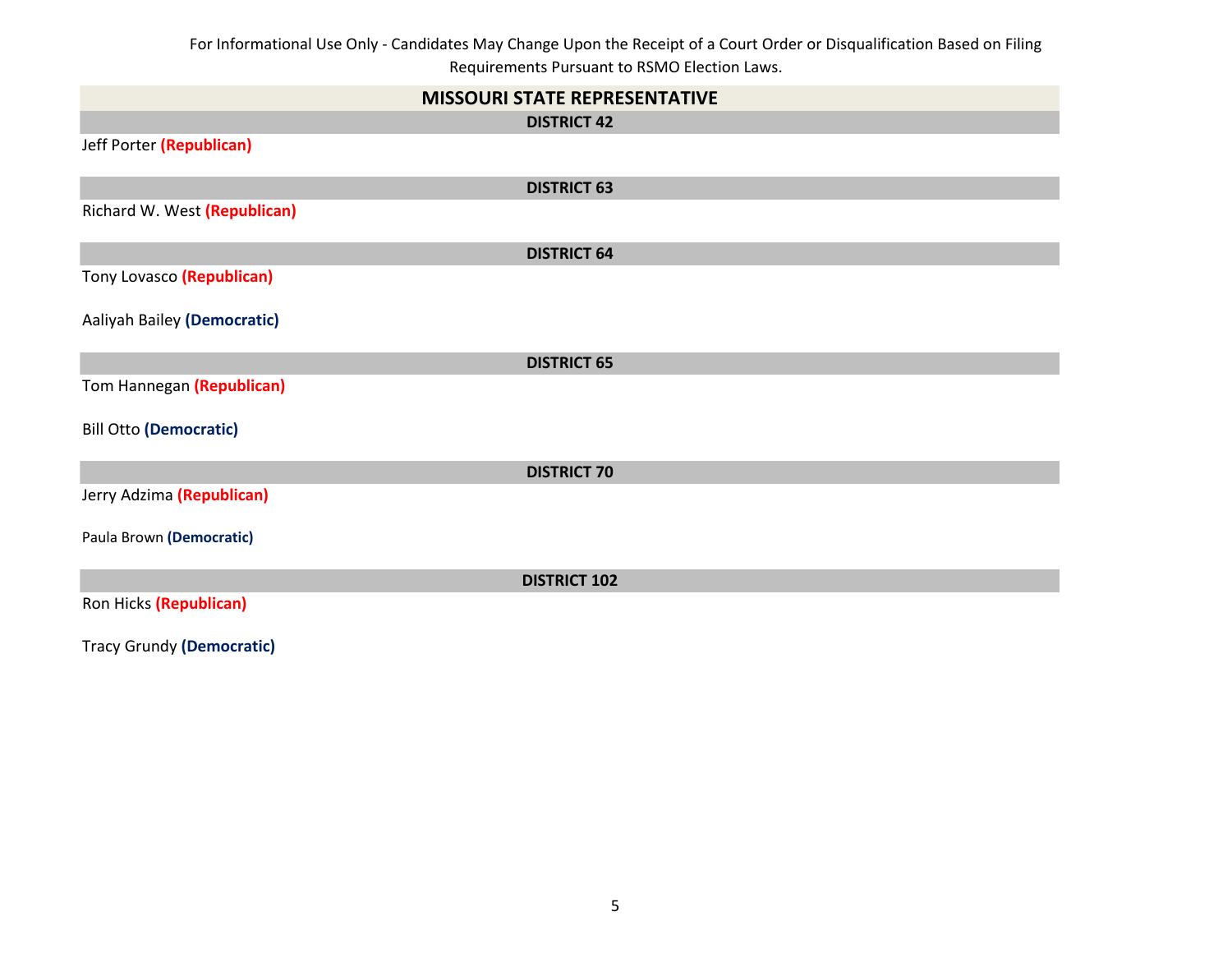| MISSOURI STATE REPRESENTATIVE (Cont'd) |
|----------------------------------------|
| <b>DISTRICT 103</b>                    |
| John D. Wiemann (Republican)           |
| Lisa Rees (Democratic)                 |
| <b>DISTRICT 104</b>                    |
| Adam Schnelting (Republican)           |
| Jessica DeVoto (Democratic)            |
| <b>DISTRICT 105</b>                    |
| Phil Christofanelli (Republican)       |
| Christine Hyman (Democratic)           |
| <b>DISTRICT 106</b>                    |
| Adam Schwadron (Republican)            |
| Cindy Berne (Democratic)               |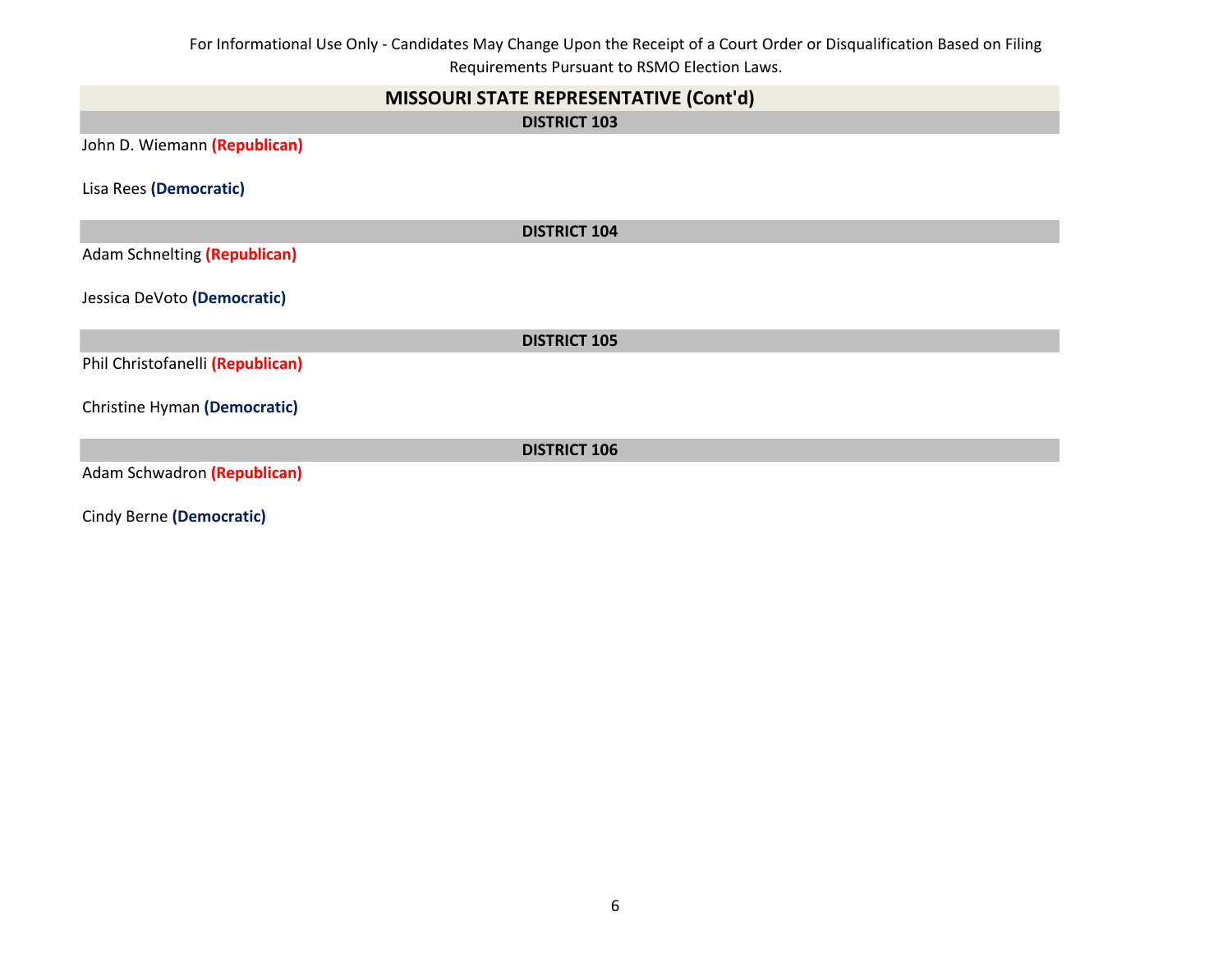# **MISSOURI STATE REPRESENTATIVE (Cont'd)**

**DISTRICT 107**

Nick Schroer **(Republican)**

Victoria Witt Datt **(Democratic)**

Mike Copeland **(Libertarian)**

**DISTRICT 108**

Justin S. Hill **(Republican)**

Susan Shumway **(Democratic)**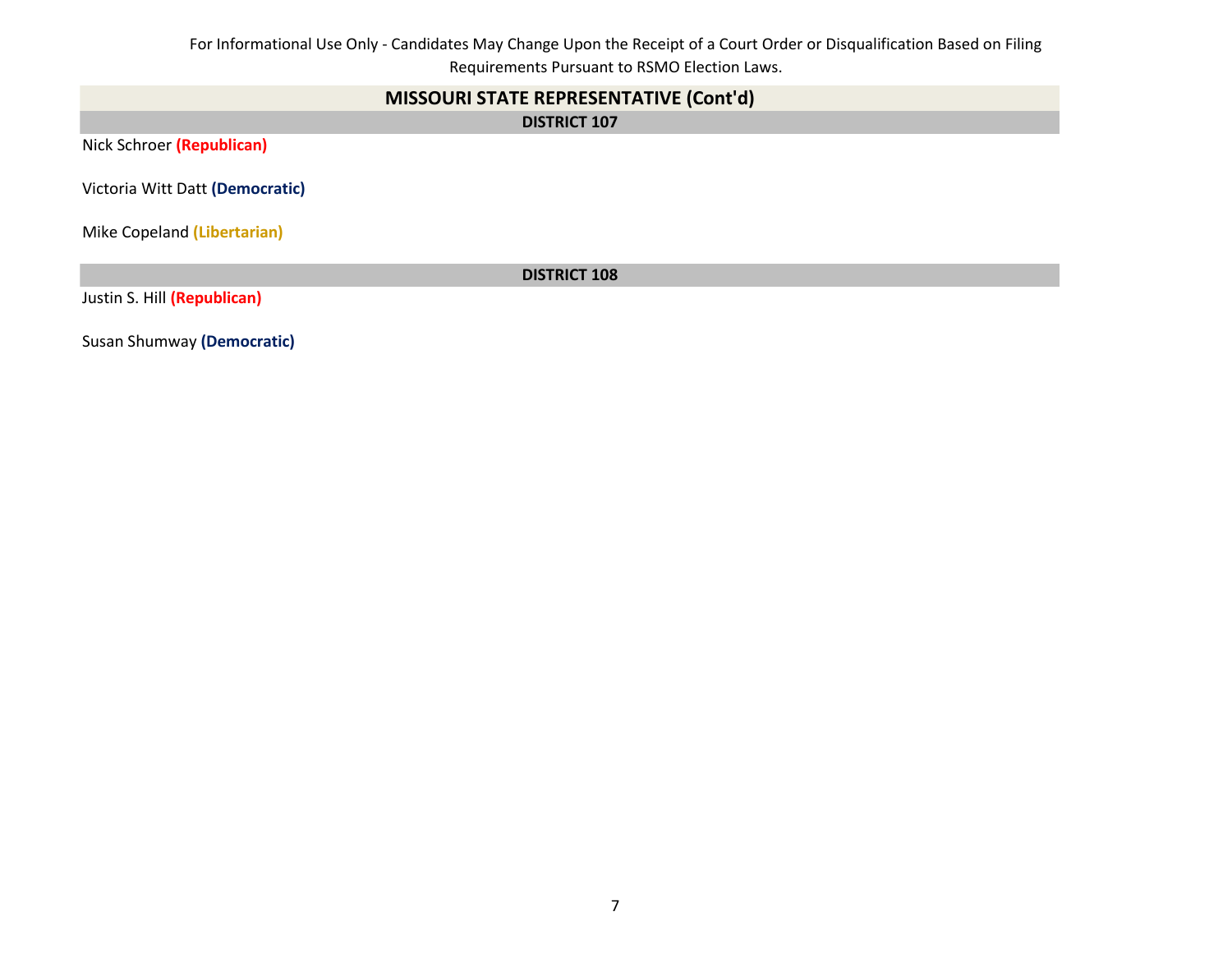# **11TH CIRCUIT COURT JUDGE**

**DIVISION 1**

Rebeca McKelvey **(Republican)**

# **11TH CIRCUIT COURT ASSOCIATE JUDGE DIVISION 13**

Chris McDonough **(Republican)**

Michele Hammond **(Democratic)**

## **11TH CIRCUIT COURT ASSOCIATE JUDGE DIVISION 14**

Brittney R. Smith **(Republican)**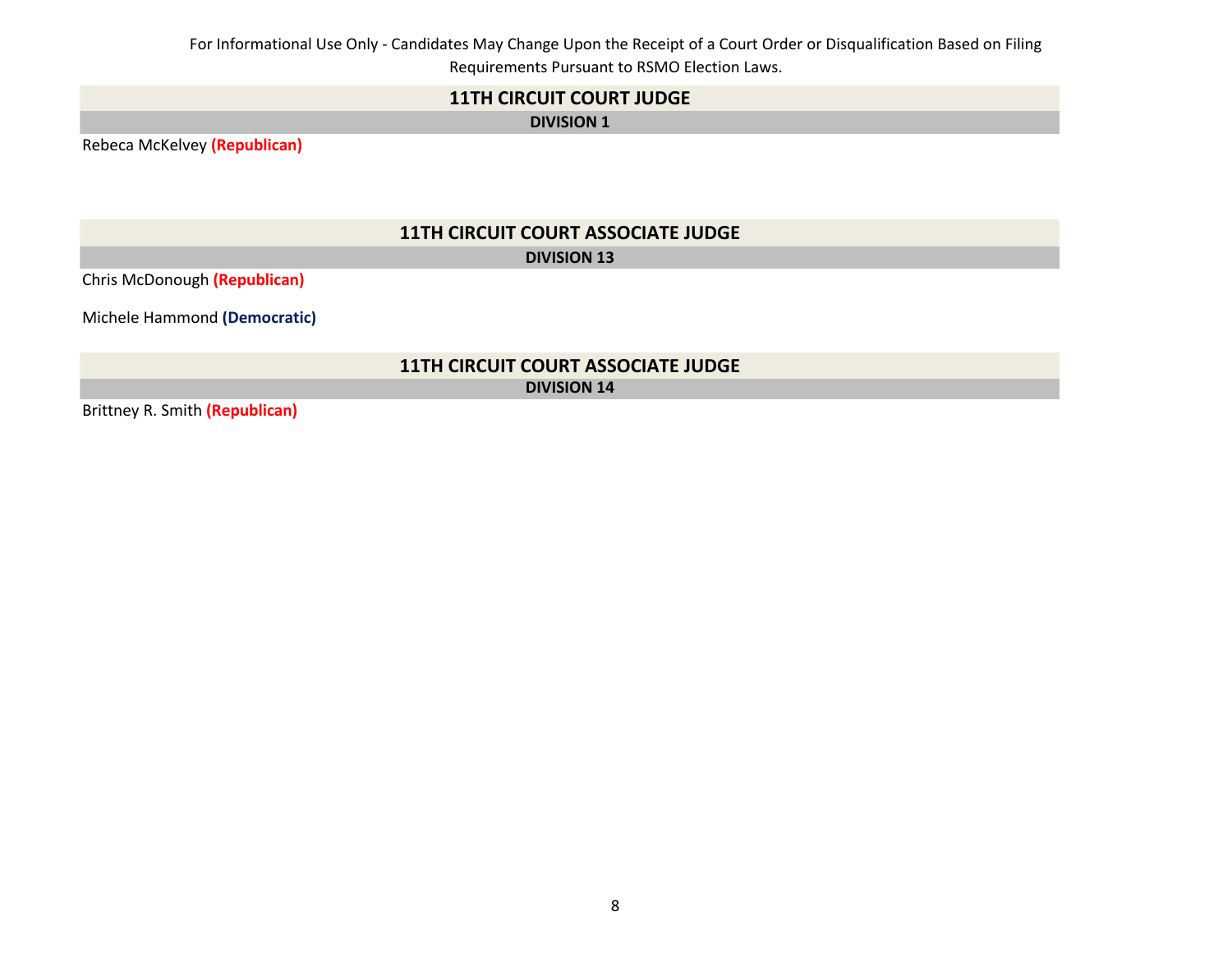| <b>SAINT CHARLES COUNTY COUNCIL</b>                                       |
|---------------------------------------------------------------------------|
| <b>DISTRICT 2</b>                                                         |
| Joe Brazil (Republican)                                                   |
|                                                                           |
|                                                                           |
| <b>DISTRICT 4</b>                                                         |
| David Hammond (Republican)                                                |
|                                                                           |
|                                                                           |
| <b>DISTRICT 6</b>                                                         |
| Nancy L. Schneider (Republican)                                           |
|                                                                           |
|                                                                           |
| <b>CITY OF SAINT CHARLES</b>                                              |
| <b>COUNCILMEMBER - WARD 8 TO FILL AN UNEXPIRED TERM ENDING APRIL 2022</b> |

**VOTE FOR ONE**

Tony Bethmann

Michael Galba

Daniel M. Silverman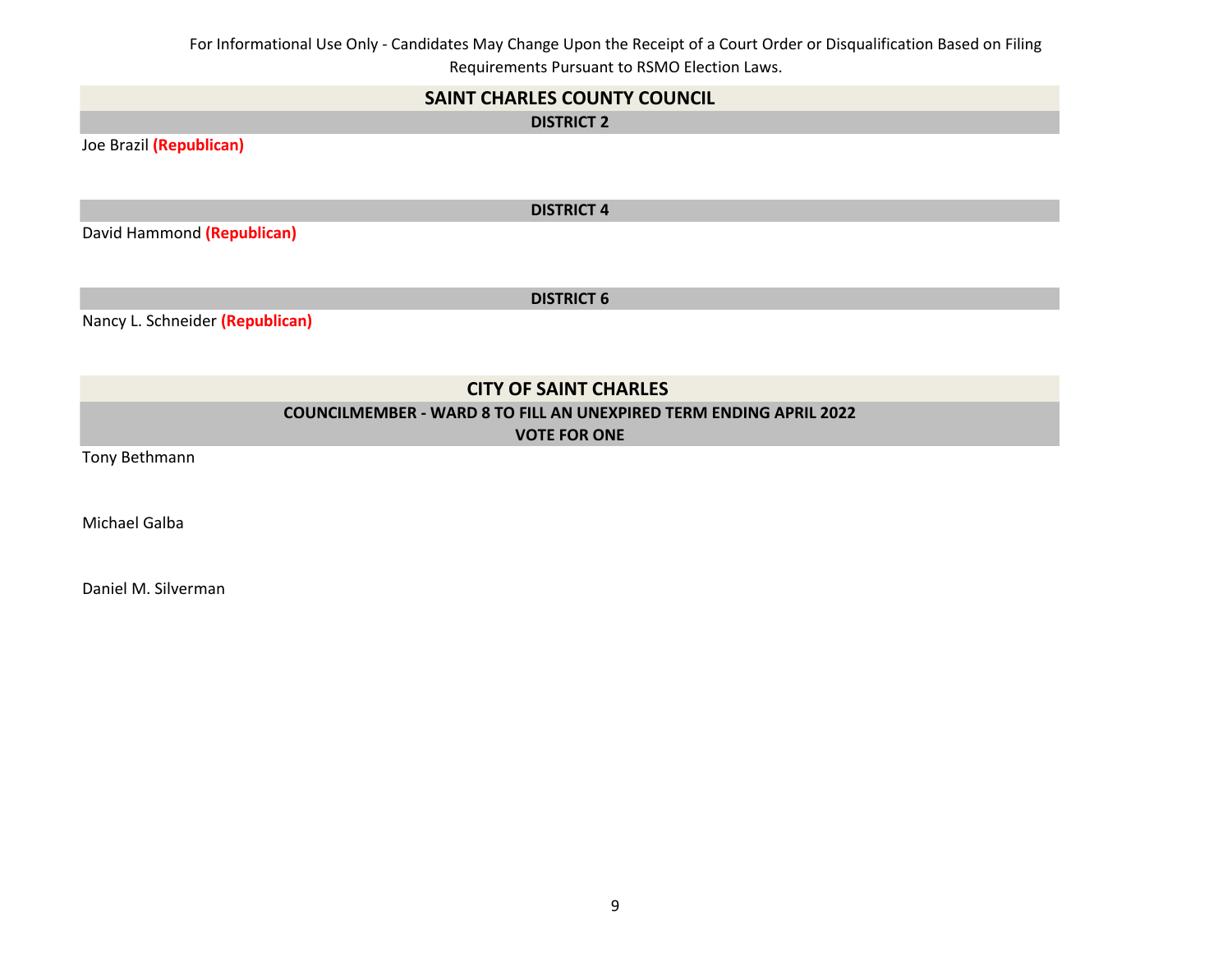## **MISSOURI SUPREME COURT JUDGE**

SHALL JUDGE PATRICIA BRECKENRIDGE OF THE MISSOURI SUPREME COURT BE RETAINED IN OFFICE?

# **MISSOURI COURT OF APPEALS JUDGES EASTERN DISTRICT**

SHALL JUDGE KURT S. ODENWALD OF THE EASTERN DISTRICT COURT OF APPEALS BE RETAINED IN OFFICE?

SHALL JUDGE ROBIN RANSOM OF THE EASTERN DISTRICT COURT OF APPEALS BE RETAINED IN OFFICE?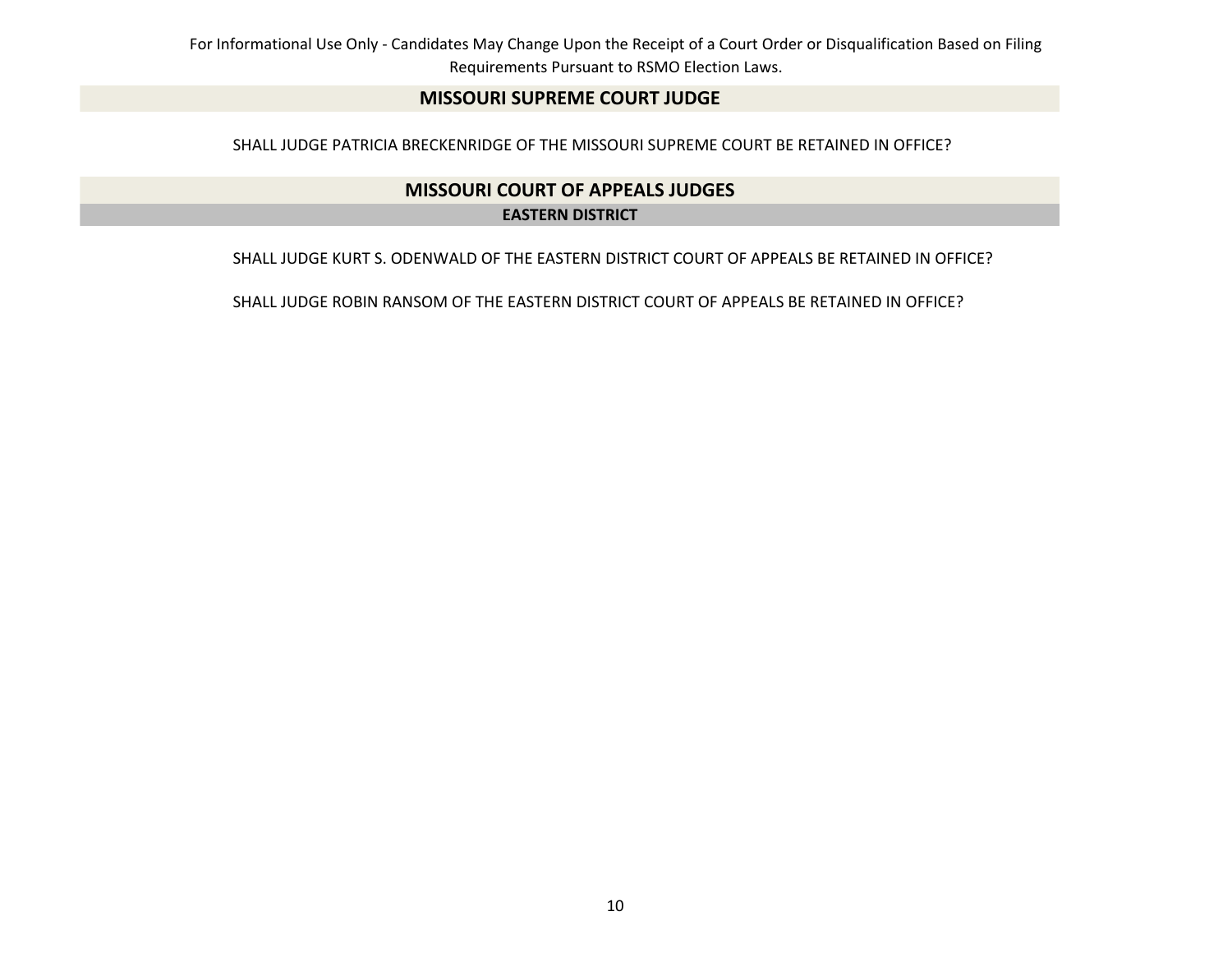# **STATE OF MISSOURI CONSTITUTIONAL AMENDMENT NO. 1**

#### **(Proposed by the 100th General Assembly (First Regular Session) (SS SCS SJR 14 & 9)**

Do you want to amend the Missouri Constitution to extend the two term restriction that currently applies to the Governor and Treasurer to the Lt. Governor, Secretary of State, Auditor and the Attorney General?

State and local governmental entities estimate no costs or savings from this proposal.

# **STATE OF MISSOURI CONSTITUTIONAL AMENDMENT NO. 3**

#### **(Proposed by the 100th General Assembly (Second Regular Session) (SS 3 SJR 38)**

Shall the Missouri Constitution be amended to:

Ban gifts from paid lobbyists to legislators and their employees;

Reduce legislative campaign contribution limits;

Change the redistricting process voters approved in 2018 by: (i) transferring responsibility for drawing state legislative districts from the Nonpartisan State Demographer to Governorappointed bipartisan commissions; (ii) modifying and reordering the redistricting criteria.

State governmental entities expect no cost or savings. Individual local governmental entities expect significant decreased revenues of a total unknown amount.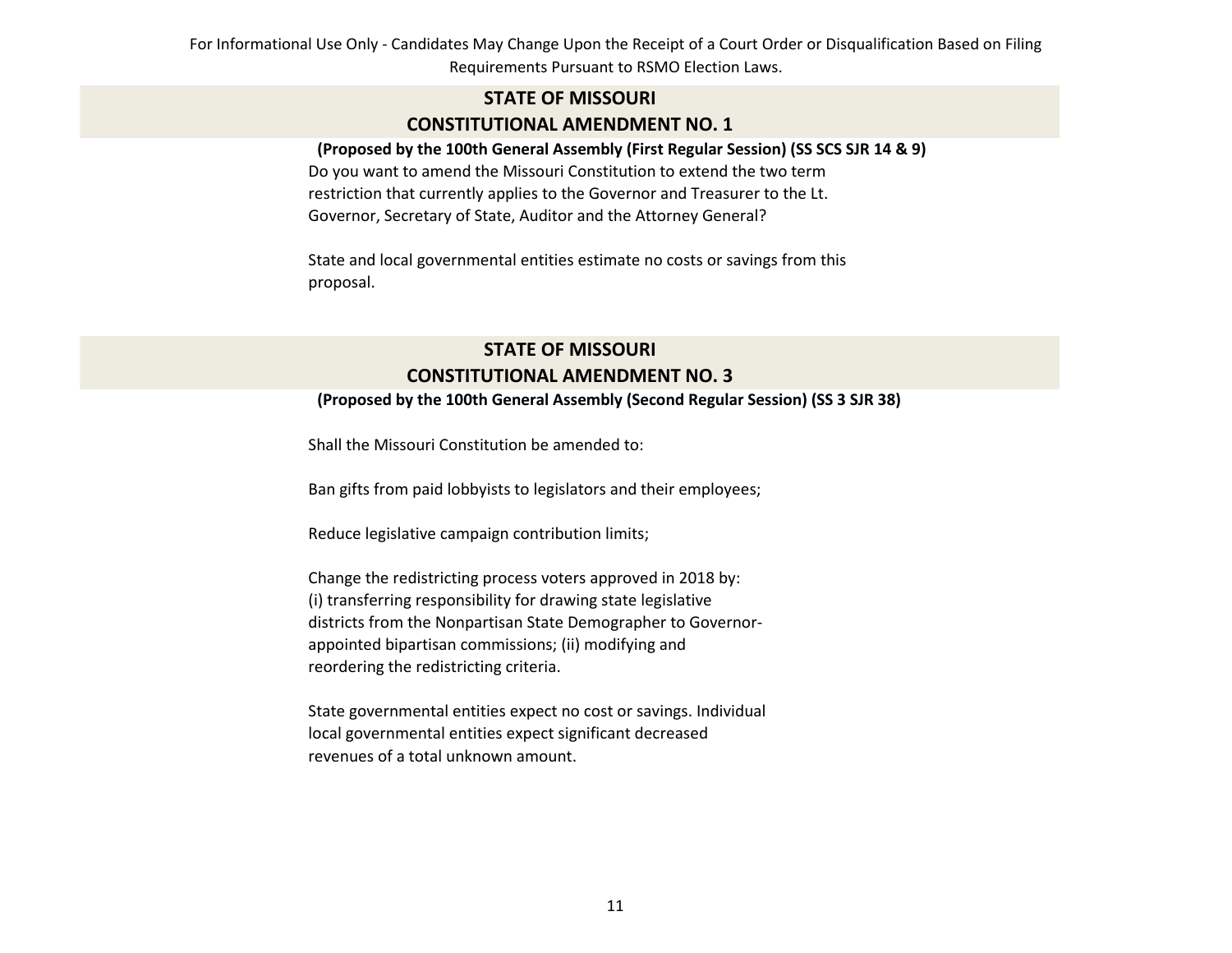# **PROPOSITION 1 CITY OF SAINT CHARLES**

 In order to increase funding for City of Saint Charles public safety services and road improvements, shall the City of Saint Charles impose a local use tax at the same rate as the total local sales tax, currently at a rate of two percent (2%), provided that if the local sales tax is reduced or raised by voter approval, the local use tax shall also be reduced or raised by the same action? A use tax return shall not be required to be filed by persons whose purchases from out-of-state vendors do not in total exceed two thousand dollars in any calendar year.

# **CITY OF FORISTELL**

# **PROPOSITION F**

SHALL THE CITY OF FORISTELL, MISSOURI, IMPOSE A REAL ESTATE AND PERSONAL PROPERTY TAX OF FIFTY-CENTS (\$.50) FOR EVERY ONE HUNDRED DOLLARS (\$100) OF THE ASSESSED VALUATION OF SAID PROPERTY FOR THE PURPOSE OF FUNDING THE GENERAL FUND FOR PUBLIC PURPOSES.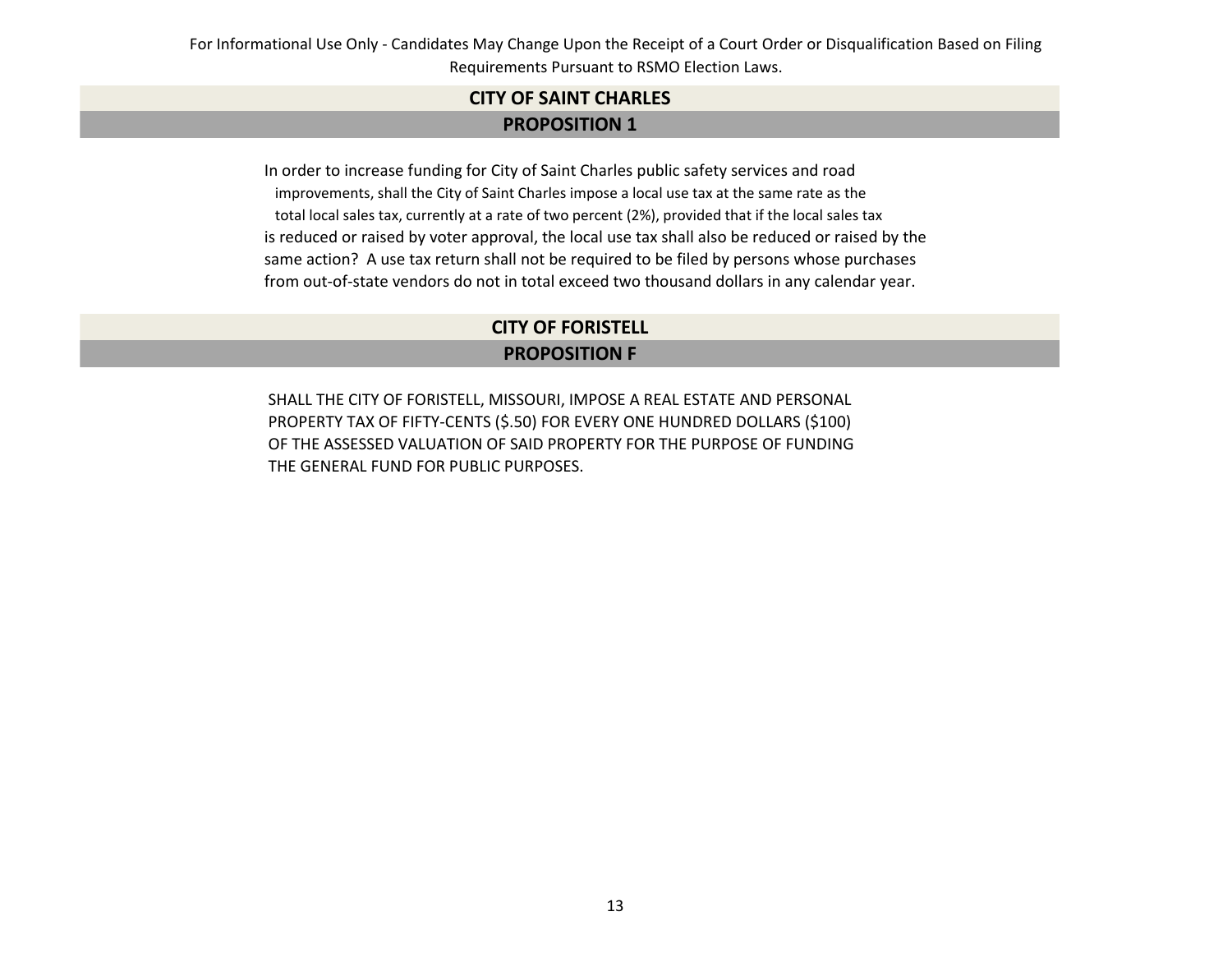# **PROPOSITION (F) O'FALLON FIRE PROTECTION DISTRICT**

In order to keep pace with the districts growth, shall the Board of Directors of the O'Fallon Fire Protection District of St. Charles County, Missouri, be authorized to levy an additional tax of not more than ten cents (\$0.10) per one hundred dollars assessed valuation, the revenues from which shall be deposited in a special fund and used only for the continuation of the pension program of the district?

# **PROPOSITION HEALTH COTTLEVILLE FIRE PROTECTION DISTRICT**

To keep pace with the growth of the District, shall the board of directors of Cottleville Community Fire Protection District be authorized to levy an additional tax rate of nine cents per one hundred dollars valuation, the revenues from which shall be deposited in a special fund and used only for the continuation of the pension program of the District?

# **NEW MELLE FIRE PROTECTION DISTRICT PROPOSITION FIRE**

Shall the New Melle Fire Protection District issue its general obligation bonds in the amount of Seven Million Dollars (\$7,000,000) for the purpose of acquiring real property, constructing, renovating, improving, equipping and furnishing fire stations and related facilities, and replacing outdated firefighting vehicles and equipment with technologically advanced lifesaving firefighting trucks, support vehicles and other lifesaving equipment?